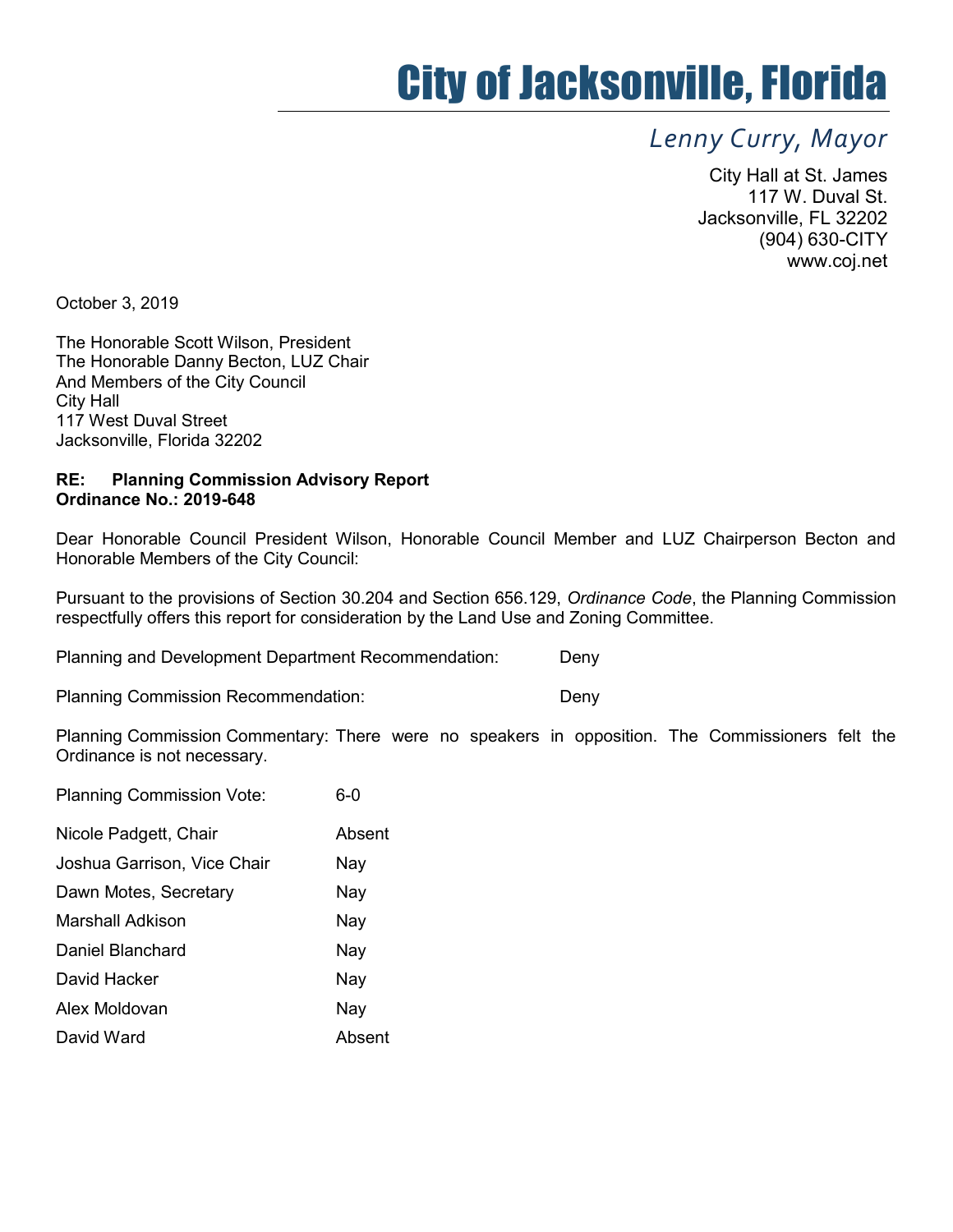Planning Commission Report 4 October 2019 Page 2

If you have any questions or concerns, please do not hesitate to contact me at your convenience.

Sincerely,

d  $\overline{\phantom{a}}$  $\overline{\mathcal{R}}$ 

Bruce E. Lewis City Planner Supervisor – Current Planning Division City of Jacksonville - Planning and Development Department 214 North Hogan Street, Suite 300 Jacksonville, FL 32202 (904) 255-7820 blewis@coj.net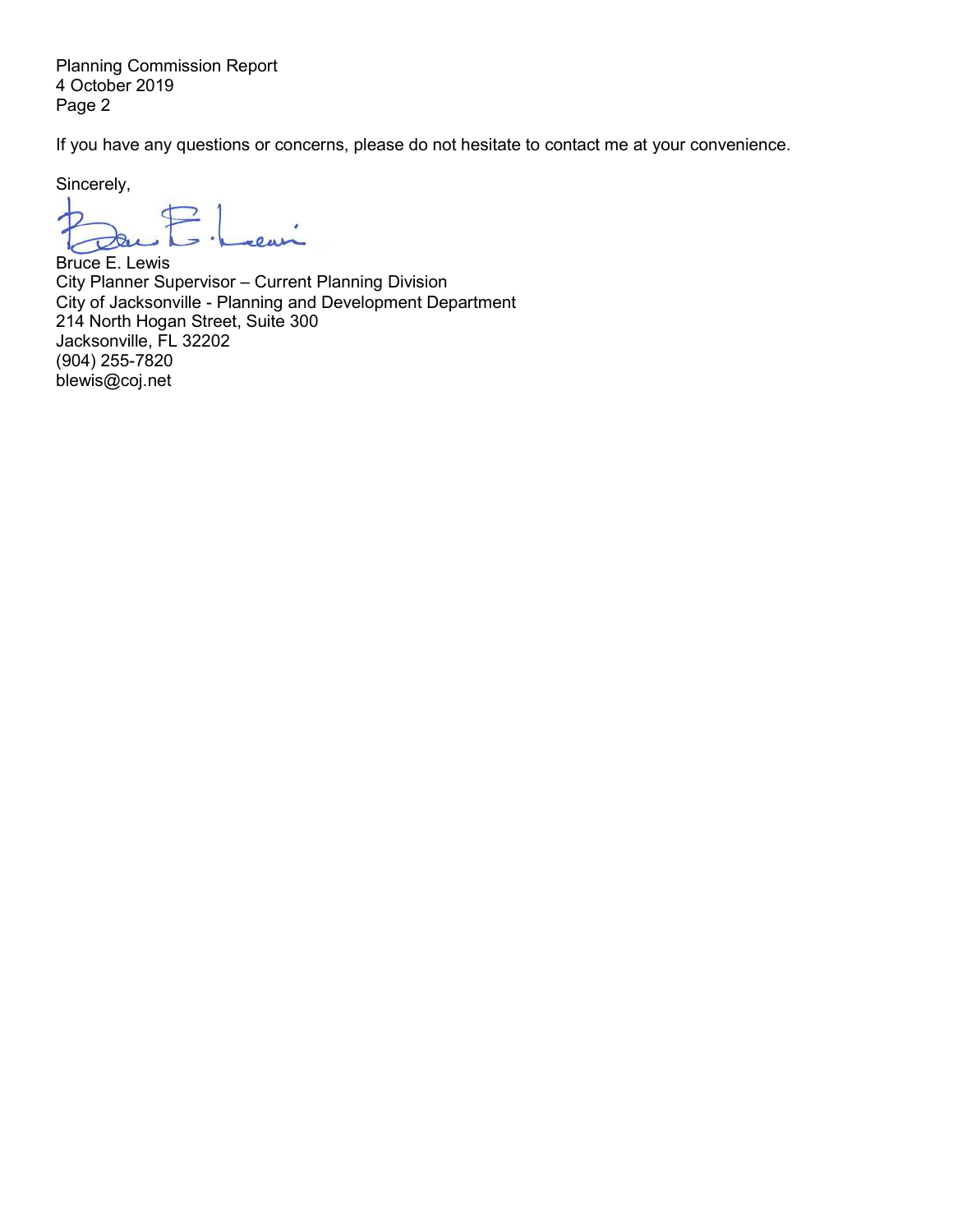## REPORT OF THE PLANNING AND DEVELOPMENT DEPARTMENT

The Planning and Development Department hereby forwards to the Planning Commission, Land Use and Zoning Committee, and City Council its comments and recommendations on:

## **ORDINANCE 2019-648**

AN ORDINANCE AMENDING SECTION 656.129 (ADVISORY RECOMMENDATION ON AMENDMENT TO ZONING CODE OR REZONING OF LAND), PART 1 (GENERAL PROVISIONS), SUBPART C (PROCEDURES FOR REZONING AND AMENDMENTS TO THE ZONING CODE), CHAPTER 656, (ZONING CODE), ORDINANCE CODE, TO INCLUDE A PROVISION THAT THE COUNCIL CAN REMAND ADVISORY **RECOMMENDATIONS** BACK TO THE PLANNING COMMISSION OR THE DOWNTOWN DEVELOPMENT REVIEW BOARD; PROVIDING AN EFFECTIVE DATE.

#### L **GENERAL INFORMATION**

This bill allows the City Council to remand advisory recommendations back to the Planning Commission or the Downtown Development Review Board.

#### II. **EVALUATION**

The Planning Commission and the Downtown Development Review Board are responsible for issuing advisory recommendations to the City Council for rezoning applications and for amendments to the Zoning Code. This bill changes the Zoning Code so that the City Council can remand applications and amendments to the recommending body with specific instructions for further action.

#### III. **RECOMMENDATION**

The Planning and Development Department recommends that Ordinance 2019-648 be **DENIED.**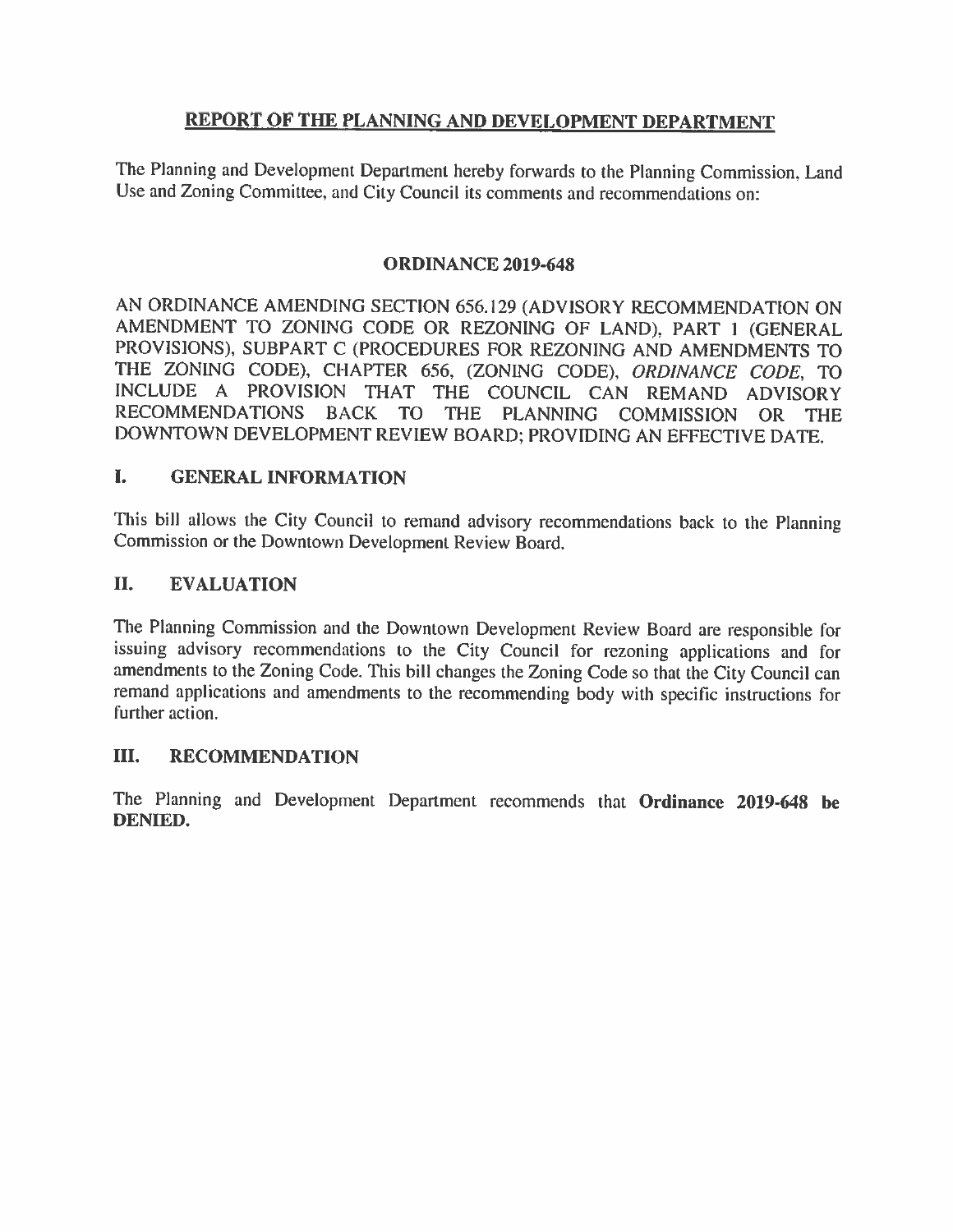Introduced by Council Member Gaffney and Co-Sponsored Council 1  $\overline{2}$ Member Boylan:

ORDINANCE 2019-648

5 AN ORDINANCE AMENDING SECTION 656.129 6 (ADVISORY RECOMMENDATION ON AMENDMENT TO<sub>1</sub> 7 ZONING CODE OR REZONING OF LAND), PART  $\overline{1}$ 8 (GENERAL PROVISIONS), SUBPART C (PROCEDURES  $\mathcal{Q}$ FOR REZONING AND AMENDMENTS TO **THE** ZONING  $10$ CODE), CHAPTER 656, (ZONING CODE), ORDINANCE  $11$ CODE, TO INCLUDE A PROVISION THAT THE COUNCIL  $12$ CAN REMAND ADVISORY RECOMMENDATIONS BACK TO  $13$ **THE** PLANNING COMMISSION OR THE **DOWNTOWN** 14 DEVELOPMENT REVIEW BOARD; PROVIDING AN 15 EFFECTIVE DATE.

3

 $\overline{4}$ 

16

17

26

27

29

30

31

BE IT ORDAINED by the Council of the City of Jacksonville:

18 Section 1. Amending Section 656.129 (Advisory 19 recommendation on amendment to Zoning Code or rezoning of land),  $20<sup>°</sup>$ Ordinance Code. Section 656.129 (Advisory recommendation on  $21$ amendment to Zoning Code or rezoning of land), Part 1 (General  $22$ Provisions), Subpart C (Procedures For Rezoning And Amendments To The Zoning Code), Chapter 656 (Zoning Code), Ordinance Code, is 23 24 hereby amended to read as follows: 25

CHAPTER 656. ZONING CODE

PART 1. GENERAL PROVISIONS

 $\pm$   $\pm$   $\pm$ 

SUBPART C. PROCEDURES FOR REZONING AND AMENDMENTS TO THE ZONING 28

**CODE** 

146.146

Sec. 656.129. Advisory recommendation on amendment to Zoning